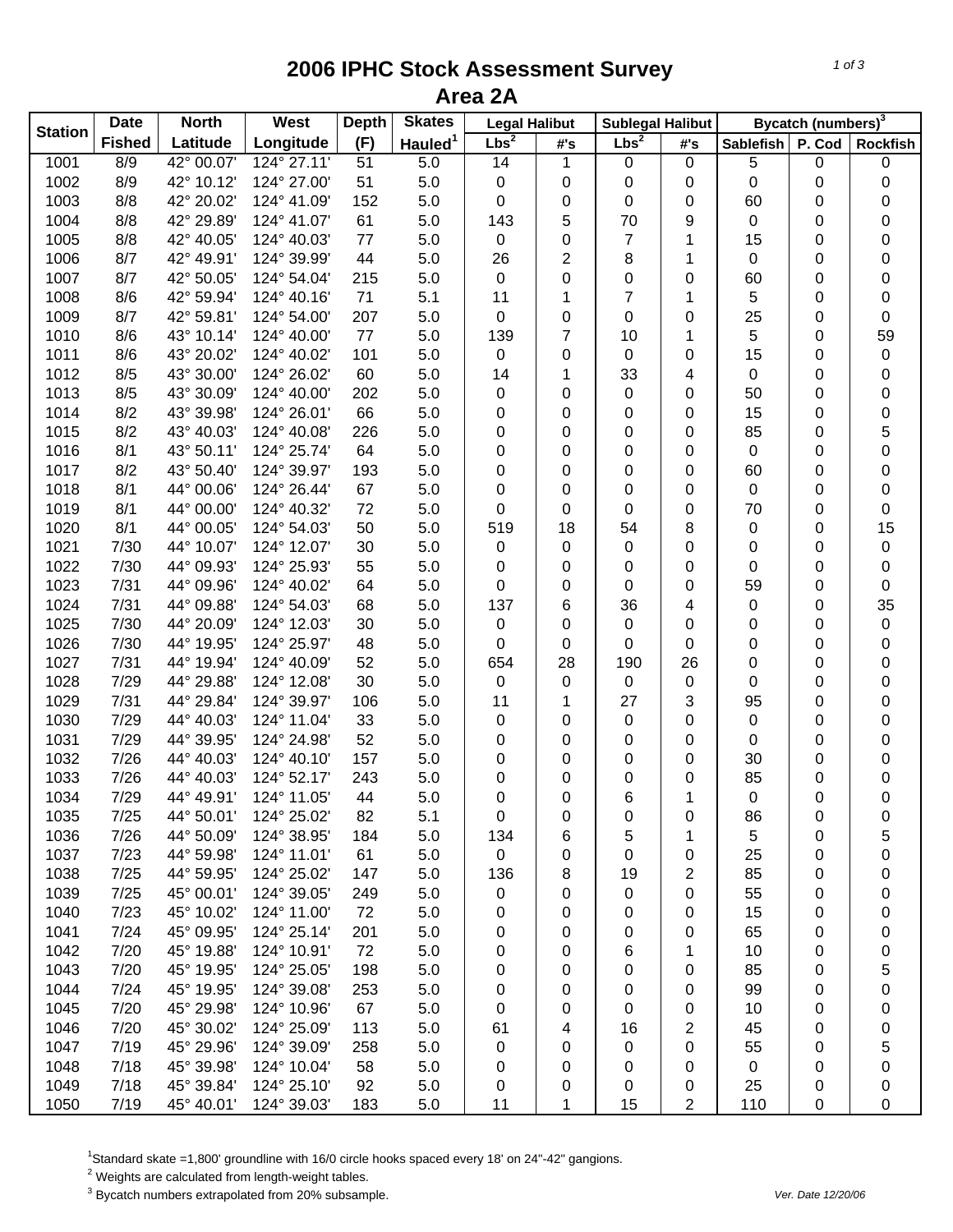## **2006 IPHC Stock Assessment Survey Area 2A**

| <b>Station</b> | <b>Date</b>   | <b>North</b> | West        | <b>Depth</b> | <b>Skates</b>       | <b>Legal Halibut</b> |                | <b>Sublegal Halibut</b> |                         |                  | Bycatch (numbers) <sup>3</sup> |                 |
|----------------|---------------|--------------|-------------|--------------|---------------------|----------------------|----------------|-------------------------|-------------------------|------------------|--------------------------------|-----------------|
|                | <b>Fished</b> | Latitude     | Longitude   | (F)          | Hauled <sup>1</sup> | Lbs <sup>2</sup>     | #'s            | Lbs <sup>2</sup>        | #'s                     | <b>Sablefish</b> | P. Cod                         | <b>Rockfish</b> |
| 1051           | $\sqrt{7/18}$ | 45° 50.02'   | 124° 10.04' | 53           | 5.0                 | 0                    | $\pmb{0}$      | 0                       | $\mathbf 0$             | 0                | 0                              | 0               |
| 1052           | 7/18          | 45° 49.89'   | 124° 24.99' | 82           | 5.0                 | 0                    | 0              | 0                       | 0                       | 15               | 0                              | 0               |
| 1053           | 7/19          | 45° 49.99'   | 124° 39.02' | 108          | 5.0                 | 0                    | 0              | 0                       | 0                       | 95               | 0                              | 0               |
| 1054           | 7/17          | 45° 59.75'   | 124° 10.02' | 47           | 5.0                 | 0                    | 0              | 28                      | 3                       | 0                | 0                              | 0               |
| 1055           | 7/17          | 46° 00.00'   | 124° 24.04' | 76           | 5.0                 | 14                   | 1              | 0                       | 0                       | 60               | 0                              | 0               |
| 1056           | 7/17          | 46° 00.06'   | 124° 39.06' | 103          | 5.0                 | 0                    | 0              | 0                       | 0                       | 115              | 0                              | 0               |
| 1057           | 7/17          | 46° 09.98'   | 124° 39.04' | 129          | 5.0                 | 148                  | 6              | 14                      | $\overline{\mathbf{c}}$ | 150              | 0                              | 0               |
| 1058           | 7/16          | 46° 19.98'   | 124° 23.98' | 63           | 5.0                 | 31                   | 1              | 31                      | 4                       | 35               | 0                              | 0               |
| 1059           | 7/16          | 46° 30.02'   | 124° 24.02' | 51           | 5.0                 | 13                   | 1              | 30                      | 4                       | 0                | 0                              | 0               |
| 1060           | 7/16          | 46° 39.74'   | 124° 23.60' | 44           | 5.0                 | $\pmb{0}$            | 0              | 0                       | 0                       | 0                | 0                              | 0               |
| 1061           | 7/16          | 46° 40.03'   | 124° 38.02' | 74           | 5.0                 | 32                   | 1              | 32                      | 4                       | 5                | 0                              | 0               |
| 1062           | 7/15          | 46° 50.00    | 124° 23.99' | 39           | 5.0                 | 38                   | 2              | 7                       | 1                       | 0                | 0                              | 0               |
| 1063           | 7/15          | 46° 50.00    | 124° 37.06' | 64           | 5.0                 | 0                    | 0              | 0                       | 0                       | 10               | 0                              | 0               |
| 1064           | 7/12          | 46° 49.95'   | 124° 52.88' | 105          | 4.9                 | 424                  | 24             | 79                      | 9                       | 29               | 0                              | 5               |
| 1065           | 7/15          | 46° 59.98'   | 124° 24.02' | 29           | 5.0                 | $\pmb{0}$            | 0              | 0                       | 0                       | 0                | 0                              | 0               |
| 1066           | 7/15          | 46° 59.99'   | 124° 38.04' | 51           | 5.1                 | 0                    | 0              | 0                       | 0                       | 5                | 0                              | 0               |
| 1067           | 7/12          | 47° 00.04'   | 124° 53.02' | 90           | 5.0                 | 13                   | 1              | 0                       | 0                       | 15               | 0                              | 0               |
| 1068           | 7/11          | 47° 09.78'   | 124° 24.02' | 24           | 5.0                 | 0                    | 0              | 0                       | 0                       | 0                | 0                              | 0               |
| 1069           | 7/11          | 47° 10.04'   | 124° 38.10' | 47           | 5.0                 | 0                    | 0              | 45                      | 7                       | 0                | 0                              | 0               |
| 1070           | 7/12          | 47° 10.07'   | 124° 53.03' | 84           | 5.0                 | 0                    | 0              | 21                      | $\overline{2}$          | 10               | 0                              | 0               |
| 1071           | 7/11          | 47° 20.03'   | 124° 38.02' | 47           | 5.0                 | 39                   | $\overline{c}$ | 54                      | 8                       | 0                | 0                              | 0               |
| 1072           | 7/10          | 47° 30.02'   | 124° 52.94' | 99           | 5.0                 | 150                  | $\overline{7}$ | 11                      | 1                       | 45               | 0                              | 5               |
| 1073           | 7/10          | 47° 39.98'   | 124° 37.92' | 25           | 5.0                 | $\pmb{0}$            | 0              | 5                       | 1                       | 0                | 0                              | 0               |
| 1074           | 7/10          | 47° 39.96'   | 124° 53.01' | 60           | 5.0                 | 249                  | 11             | 14                      | $\overline{2}$          | 0                | 0                              | 0               |
| 1075           | 7/9           | 47° 49.98'   | 124° 53.02' | 52           | 5.0                 | 229                  | 16             | 28                      | 4                       | 0                | 0                              | 0               |
| 1076           | 6/30          | 47° 50.36'   | 125° 08.00' | 159          | 5.0                 | 81                   | 3              | 0                       | 0                       | 95               | 0                              | 10              |
| 1077           | 7/9           | 47° 59.98'   | 124° 53.01' | 34           | 5.0                 | 68                   | 4              | 8                       | 1                       | 0                | 0                              | 0               |
| 1078           | 6/30          | 47° 59.80'   | 125° 08.02' | 78           | 5.0                 | 331                  | 16             | 55                      | 6                       | 5                | 0                              | 0               |
| 1079           | 7/1           | 48° 00.09'   | 125° 37.96' | 181          | 5.0                 | 243                  | 10             | 9                       | 1                       | 135              | 0                              | 30              |
| 1080           | 7/8           | 48° 09.99'   | 124° 52.83' | 31           | 5.0                 | 0                    | 0              | 0                       | 0                       | 0                | 0                              | 0               |
| 1081           | 7/8           | 48° 10.00'   | 125° 07.96' | 71           | 5.0                 | 29                   | 2              | 17                      | 2                       | 0                | 0                              | 0               |
| 1082           | 7/2           | 48° 10.05'   | 125° 23.17' | 62           | 5.0                 | 1,718                | 118            | 524                     | 61                      | 0                | 0                              | 10              |
| 1083           | 7/1           | 48° 09.98'   | 125° 38.03' | 93           | 5.0                 | 890                  | 43             | 9                       | 1                       | 5                | 0                              | 0               |
| 1084           | 7/2           | 48° 20.04'   | 125° 23.17' | 68           | 5.0                 | 61                   | $\overline{2}$ | 0                       | 0                       | 0                | 0                              | 5               |
| 1501           | 7/15          | 46° 45.04'   | 124° 37.98' | 71           | 3.0                 | 0                    | 0              | 0                       | 0                       | 5                | 0                              | 0               |
| 1502           | 7/12          | 46° 56.35'   | 124° 52.99' | 88           | 3.0                 | 84                   | 4              | 0                       | 0                       | 15               | 0                              | 0               |
| 1503           | 7/12          | 47° 05.00'   | 124° 53.00' | 81           | 3.0                 | 0                    | 0              | 0                       | 0                       | 20               | 0                              | 0               |
| 1504           | 7/11          | 47° 09.98'   | 124° 31.01' | 34           | 3.0                 | 14                   | 1              | 0                       | 0                       | $\mathbf 0$      | 0                              | 0               |
| 1505           | 7/10          | 47° 34.98'   | 124° 53.09' | 69           | 3.0                 | 0                    | 0              | 0                       | 0                       | 15               | 0                              | 0               |
| 1506           | 7/9           | 47° 55.00'   | 124° 53.05' | 44           | 3.0                 | 141                  | 8              | 65                      | 8                       | $\mathbf 0$      | 0                              | 0               |
| 1507           | 7/9           | 48° 04.98'   | 125° 01.02' | 122          | 3.0                 | 178                  | 7              | $\overline{7}$          | 1                       | 40               | 0                              | 5               |
| 1508           | 6/30          | 48° 04.92'   | 125° 08.04' | 69           | 3.0                 | 699                  | 35             | 134                     | 17                      | 0                | 0                              | 5               |
| 1509           | 6/30          | 48° 04.96'   | 125° 16.44' | 123          | 3.0                 | 656                  | 31             | 102                     | 12                      | 15               | 0                              | 0               |
| 1510           | 7/8           | 48° 10.01'   | 125° 01.00' | 166          | 3.0                 | $\mathbf 0$          | $\mathbf 0$    | 0                       | 0                       | 15               | 0                              | 0               |
| 1511           | 7/8           | 48° 10.05'   | 125° 15.70' | 97           | 3.0                 | 495                  | 22             | 9                       | 1                       | 25               | 0                              | 5               |
| 1512           | 7/3           | 48° 15.07'   | 125° 08.04' | 64           | 3.0                 | 579                  | 29             | 55                      | 8                       | 0                | 0                              | 0               |
| 1513           | 7/2           | 48° 14.90'   | 125° 16.04' | 62           | 2.9                 | 324                  | 20             | 47                      | 6                       | 0                | 0                              | 10              |
| 1514           | 7/2           | 48° 15.05'   | 125° 23.02' | 61           | 3.0                 | 304                  | 20             | 69                      | 9                       | 0                | 0                              | 5               |
| 1515           | 7/1           | 48° 14.89'   | 125° 30.95' | 76           | 3.0                 | 283                  | 15             | 11                      | 1                       | 0                | 0                              | 0               |
| 1516           | 7/1           | 48° 14.96'   | 125° 38.03' | 85           | 3.0                 | 158                  | 9              | 0                       | 0                       | 10               | 0                              | 0               |

<sup>1</sup>Standard skate =1,800' groundline with 16/0 circle hooks spaced every 18' on 24"-42" gangions.<br><sup>2</sup> Weights are calculated from length-weight tables.

3 Bycatch numbers extrapolated from 20% subsample. *Ver. Date 12/20/06*